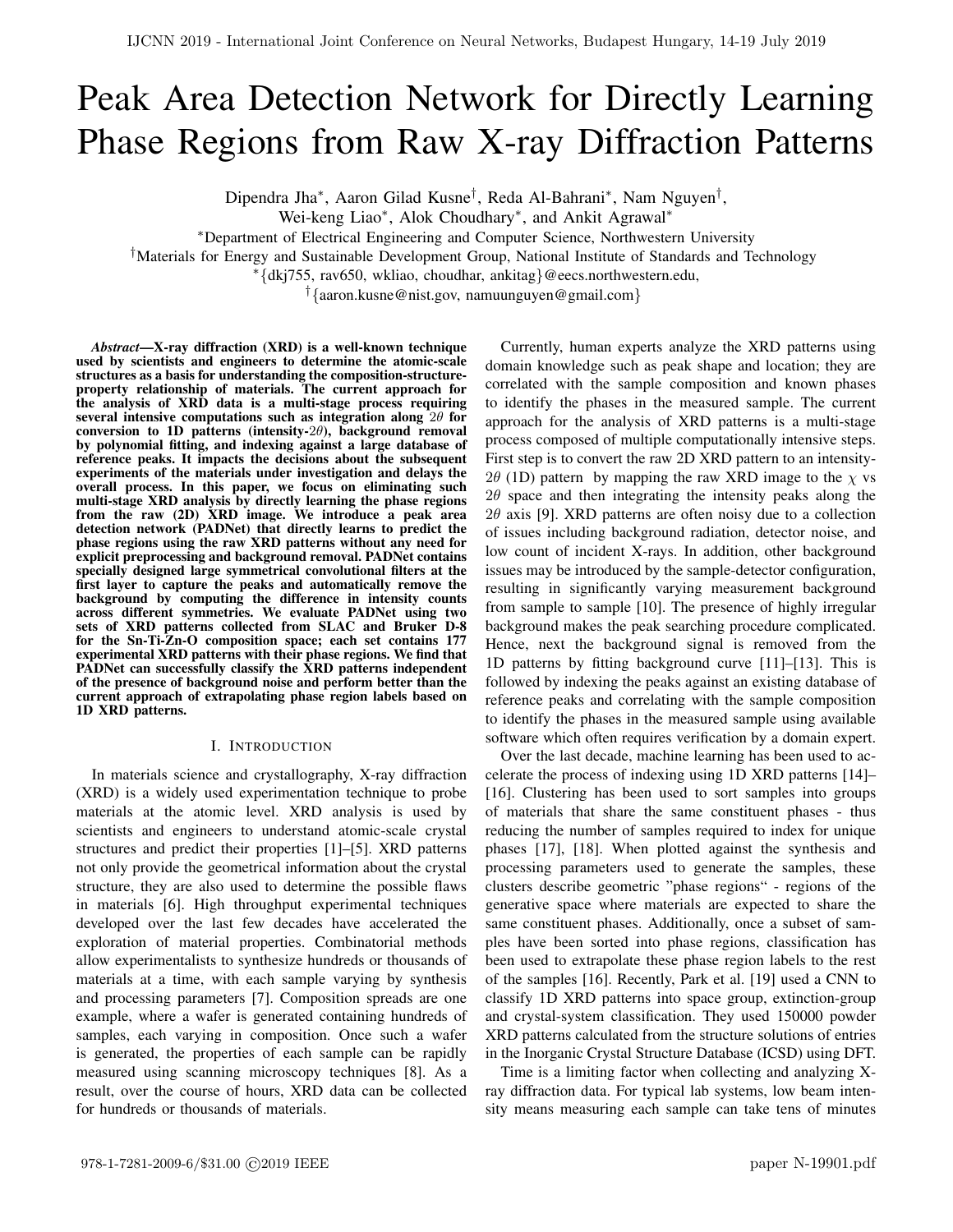to hours. Additionally, when performing X-ray diffraction at the beamline, measurements only take tens of seconds, but total time is often limited to hours or days. Accelerating the computational time required in data analysis can directly impact the measurement experiment since it directly impacts the decisions. Hence, our goal is to build a predictive model for eliminating the current computationally intensive process of multi-stage XRD analysis process. We focus on directly learning the phase regions from the raw (2D) XRD patterns through classification using deep learning to make the overall process automatic and faster.

In this paper, we introduce a Peak Area Detection Network (PADNet) to directly learn to predict the phase regions from the raw XRD patterns without any need for preprocessing or background noise removal. PADNet is a specially designed CNN that contains large symmetrical convolutional filters with filter size of  $50 \times 50$  in the first layer. These filters are initialized using either 1 or -1 across different symmetries and they compute the difference in intensity counts across different symmetries which enable them to capture the peak areas and automatically remove the background noise. To evaluate the proposed approach, we experiment using two sets of XRD patterns from SLAC [8] and Bruker D-8 [20]; each of them contains 177 XRD patterns from a Sn-Ti-Zn-O thinfilm, composition-spread, combinatorial library sample with eight phase regions as the labels. The XRD patterns from SLAC contain significant irregular background which varies by sample, while the ones from Bruker contain comparably low background which, as a function of  $2\theta$ , does not significantly vary from sample to sample. To our knowledge there does not exist any algorithm for removing background noise for the raw 2D XRD image; hence, we also explore some novel background removal techniques based on minimum and mean convolutional filters.

We evaluate the performance of PADNet using 10-fold cross validation. PADNet achieves an overall classification accuracy of 84% for the multi-class labeling task, with the SLAC model performing slightly better than the Bruker model. Our results demonstrates that PADNet can successfully predict the phase regions from the raw 2D XRD patterns independent of presence of background noise. We also compared our approach against the recent approach of phase region classification using 1D XRD patterns from Bunn et al. [16]; PADNet significantly outperformed the AdaBoost classifier for both datasets.

#### II. BACKGROUND AND MOTIVATION

#### *A. Background*

X-ray diffraction is an atomic scale probing technique for determining the crystal structure of materials [2]–[5]. The crystal structure causes the beam of incident X-rays to diffract into many specific directions; a 3D image representing the density of electrons in the crystal can be constructed by measuring the angles and intensities of the diffracted intensity patterns. An X-ray diffraction image is a plot of the intensity of X-rays scattered at different angles by a materials sample, as measured by a 2D detector, with each pixel measuring

the number of incident X-rays. The atomic-scale structures of materials can be determined using the XRD technique [1].

The XRD pattern from a material composed of periodic atomic structures is composed of multiple sharp spots known as Bragg diffraction peaks; the positions and intensities of these peaks determine the phase of the materials - the specific chemistry and atomic arrangement. For instance, quartz, cristobalite and glass are all different phases of  $SiO<sub>2</sub>$ ; they are chemically identical but the atoms are arranged differently, the XRD pattern is distinct for each phase. A phase map represents the physical conditions at which thermodynamically distinct phases occur and coexist. The constituent phases in the phase map represent the different crystal lattice structures for varying material composition. Scott [9] provides more details about Xray powder diffraction.

#### *B. Motivation*

Our current work is motivated by the success of convolutional neural networks for image classification [21], [22]. In our previous work, we have shown the efficiency of deep neural networks in learning crystal orientations directly from electron diffraction patterns [23]. Recently, Park et al. applied convolutional neural networks for classification of crystal structure using 1D XRD patterns. Since deep neural networks are supposed to require large training datasets and the experimentally measured XRD patterns are limited, they used 150,000 1D XRD patterns calculated from the structure solutions of every entry from the Inorganic Crystal Structure Database [24]. However, our previous work has shown that deep neural networks can be leveraged even with relatively smaller datasets and perform better than traditional machine learning techniques [25].

Directly using the raw 2D XRD patterns is also beneficial from the perspective of information content. The conversion from 2D raw patterns to 1D intensity- $2\theta$  patterns results in loss of important information due to their limited representation. The peak characteristics such as peak height, peak width, presence of secondary peaks (peak doublets), are very critical to correctly understand the materials structure. For instance, the peak broadening can be used to quantify the average crystalline size of nanoparticles, lines on the 2D raw pattern represent polycrystalline structure, and points on the 2D raw pattern represent very well ordered crystalline structure. Such fine grained differentiation is very critical to understand the true structure of materials. However, these facts are ignored because during the conversion to 1D, such information is lost.

# III. METHODS AND TECHNICAL SOLUTIONS

# *A. Challenges*

The primary challenge of XRD data analysis is the presence of background noise which can be highly irregular such as in the case of SLAC as shown in Figure 1. During the experiment, several factors can impact the XRD pattern captured, some of which are beyond human control. It depends on multiple effects: machine setup, air around the wafer, etc. The presence of background makes it difficult to detect the intensity peaks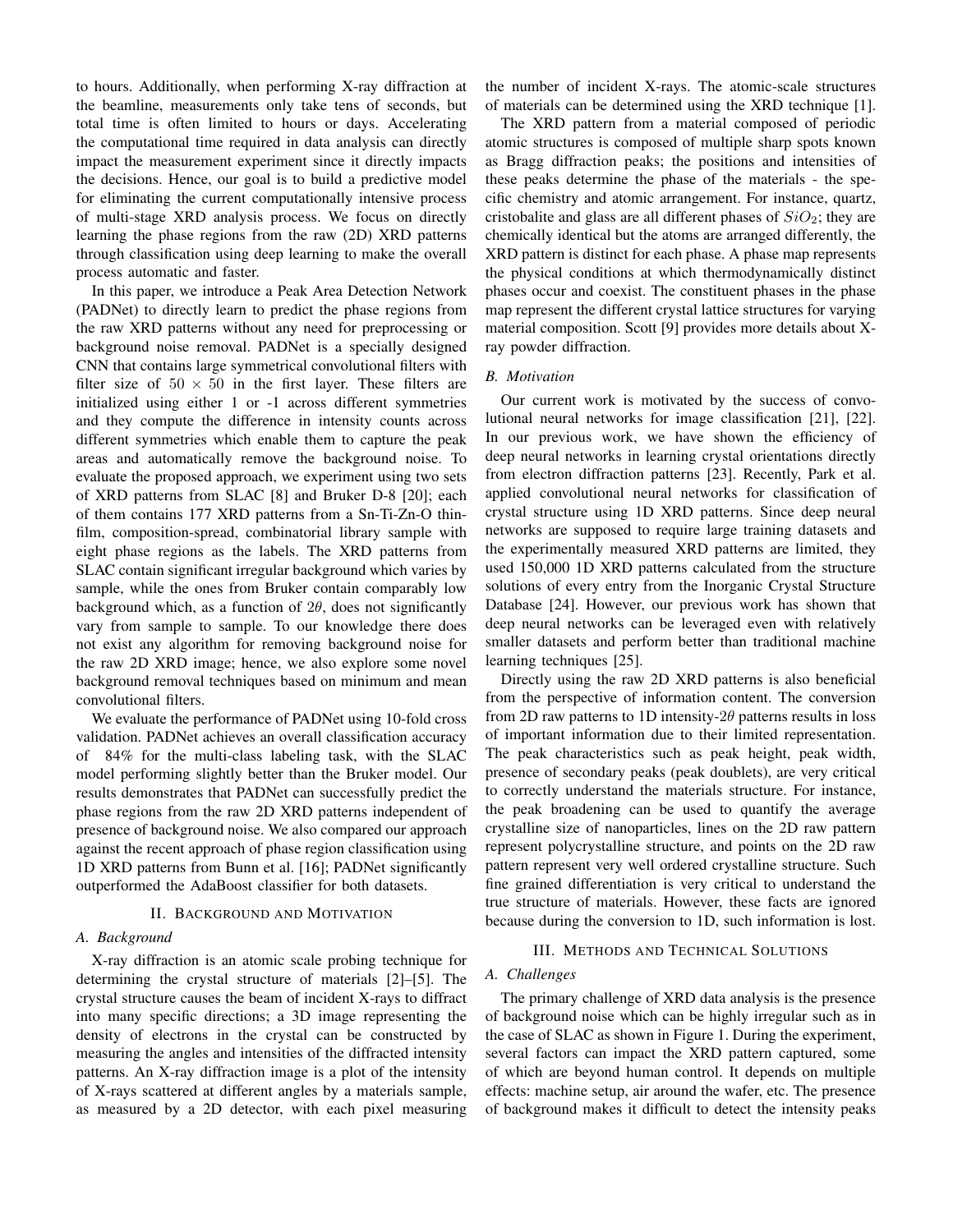

(a) 1D XRD Pattern from SLAC with (b) 1D XRD Pattern from SLAC after (c) 1D XRD Pattern from Bruker with (d) 1D XRD Pattern from Bruker after background background removal background background removal

Fig. 1: 1D XRD Patterns from SLAC and Bruker. The XRD patterns from SLAC contains highly irregular noise while the noise in the case of XRD patterns from Bruker is a constant function of  $2\theta$ .



Fig. 2: Distribution of class labels for the two XRD datasets. XRD Patterns are collected for the same composition space of Sn-Ti-Zn-O from both Bruker and SLAC; hence, they refer to same samples.

which are important for obtaining the crystal information. For beamline, the resulting background is not a simple bias to subtract. Hence, background removal is a primary concern for XRD pattern analysis for the domain scientists.

Although several techniques exist for removing background in the 1D XRD samples [11]–[13], and parsed 2D XRD patterns [26], to our knowledge, there exists no technique for removal of background noise from the raw XRD patterns coming directly from the experiments. The raw 2D XRD patterns are convoluted rather than being a 2D rectangle; the background removal methods for parsed 2D XRD patterns do not work for the raw XRD patterns. For example, we implemented the Cache-efficient 2D Bruckner Filter from Baur et al. [27] which is designed for parsed 2D XRD patterns, but it did not work for the case of raw 2D XRD patterns.

Another challenge associated with this task is the limited dataset size. Our dataset contains only 177 XRD samples (and we have eight classes to learn). Since deep neural networks are supposed to require large training datasets and the experimentally measured XRD patterns are limited, Parker et al. [19] used 150,000 1D XRD patterns calculated from the structure solutions of every entry from the Inorganic Crystal Structure Database [24]. However, here our goal is to directly learn from the raw 2D XRD images coming from experiments.

### *B. Datasets*

We leverage the XRD patterns collected from Stanford Linear Accelerator Center (SLAC) [8], and Bruker D-8 [20] at National Institute of Standards and Technology (NIST). SLAC has a high throughput system for XRD experiments [8]; it outputs a single XRD pattern for a specific range of  $2\theta$ ; the configuration used gives a  $2\theta$  range of 5.365 to 58.566 for our experiments. The Bruker system was used to collect two diffraction frames centered at the  $2\theta$  values of 25 and 45, the range for the two frames were [10, 40] and [30, 60]. XRD patterns from SLAC contain more features due to the high energy of the beam, we are able to resolve XRD with greater signal to noise ratio at greatly reduced exposure times; however, the instrument is less available.

Each dataset is composed of 177 XRD patterns for the material alloy system with different compositions of Tin, Titanium, and Zinc (Oxygen is also present but not controlled) from experiments. Each XRD pattern is of size  $2048 \times 2048$ containing the intensity values; hence, they are not like RGB images used for image classification such as in ImageNet [21]. In addition to the XRD patterns, the composition information for each sample is also available in the dataset. The samples were labeled by converting to 1D, clustered, then followed by human expert validation. There are eight phase region classes, some represent pure constituent phases while others represent mixed phases. As shown in Figure 2, the distribution of the dataset is not balanced. The largest class has 37 samples while the smallest class has only 7 samples. We used random split during our ten-fold cross validation; for each training set from the random split, the smallest class was present in all of the training set during 10-fold cross validation. One option could be to remove the class with data count below a certain threshold, but our dataset is already limited and some of the phase regions are mixed (combination) of other phase regions (classes); hence, learning one phase region can help in predicting the other phase region. Therefore, we decided not to drop any phase region class from our dataset.

## *C. Peak Area Detection Network*

The Peak Area Detection Network (PADNet) is a deep convolutional neural network for directly learning the phase regions from the 2D raw XRD patterns. PADNet is composed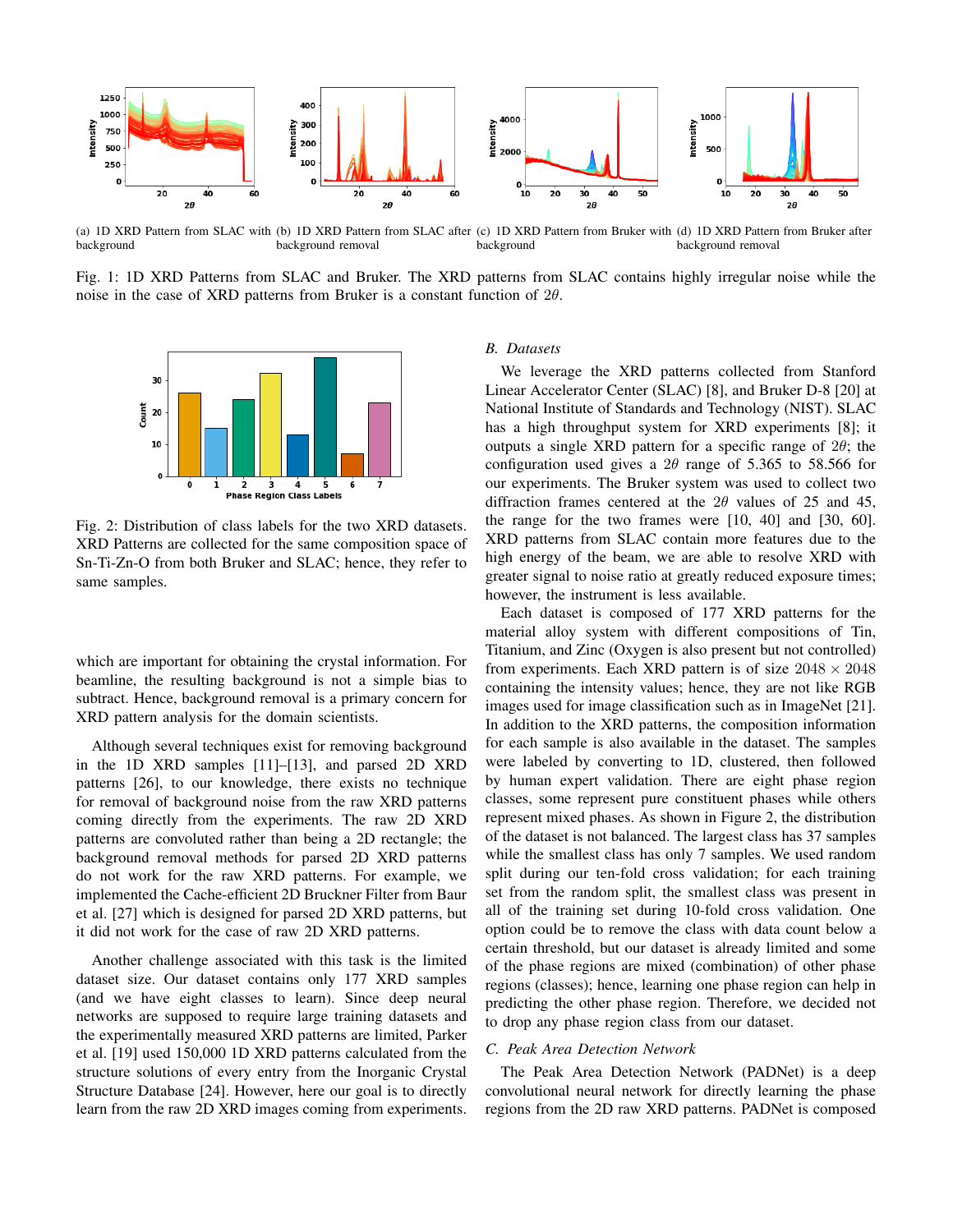

Fig. 3: PADNet model architectures for the XRD patterns from SLAC and Bruker. Since both datasets refer to the same composition space of Sn-Ti-Zn-O and have same samples, we constrained both models to have same number of model parameters and same architecture. PADNet for Bruker is composed of two convolutional graph to handle the two XRD patterns compared to the PADNet for SLAC having one convolutional graph since SLAC outputs one XRD image.



Fig. 4: Peak Area Detection Component with Slope Filters: This component contains slope filters which help in peak detection by measuring the difference in slope across different symmetries. The slope filters has two regions - blue representing -1 and red representing 1. Since they are symmetrical, they can effectively detect the high slope areas containing peaks.



Fig. 5: Convolutional Graph: The component of the CNN network for the raw 2D XRD pattern in the input.

of three components - a convolutional graph with a peak area detection component for each input XRD pattern, a dense network for vector composition in the input and a final classifier network containing dense layers for classification. The PADNet architecture for the XRD patterns from both sources are shown in Figure 3.

The first layer of the convolutional graph is composed of four large convolutional filters with filter size  $f = 50$ . These filters are initialized in a special symmetrical manner as follows:

$$
F1_{i,j} = \begin{cases} -1, & \text{if } i < j \\ 1, & \text{otherwise} \end{cases}
$$
 (1)

$$
F2_{i,j} = \begin{cases} -1, & \text{if } i+j > f \\ 1, & \text{otherwise} \end{cases}
$$
 (2)

$$
VF_{i,j} = \begin{cases} -1, & \text{if } i < f/2\\ 1, & \text{otherwise} \end{cases} \tag{3}
$$

$$
HF_{i,j} = \begin{cases} -1, & \text{if } j < f/2\\ 1, & \text{otherwise} \end{cases} \tag{4}
$$

 $F1$  and  $F2$  are two diagonal filters symmetrical about the diagonals.  $HF$  is a filter symmetrical about the horizontal and  $VF$  is symmetrical about the vertical. These filters are illustrated visually in Figure 4. Due to their symmetries with opposite signs on the two sides, these filters  $F$  measure the difference in intensity counts and the background is automatically implicitly subtracted at each point in Equation 5, where I is the input XRD pattern and we refer to these filters as slope filters.

$$
I_{i,j} = \sum (I_{i+x,j+y}) \cdot F_{x,y} \quad \text{for } -f/2 \le x, y \le f/2 \tag{5}
$$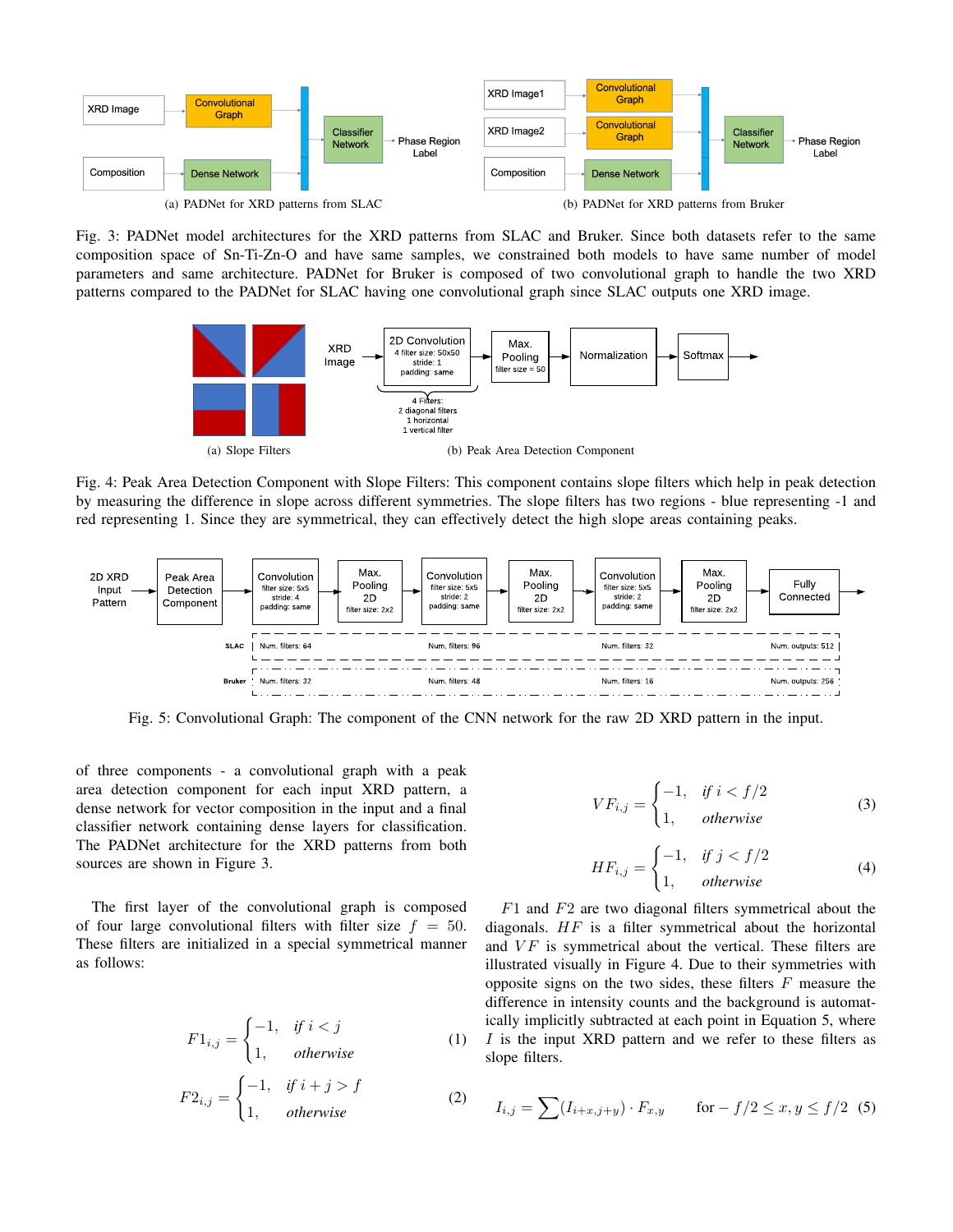The symmetry with opposite sign also means that the value computed on opposite symmetries around the peak will have opposite signs. We are interested in the peak area. Hence, we take their absolute values as follows:

$$
I_{i,j} = |I_{i,j}| \tag{6}
$$

The value of slope measured at the actual peak should be zero since the intensity counts across a peak should be symmetrical. Hence, to detect the area around a peak including the peak itself, we apply a maximum filter with a filter size  $f = 50$  as follows:

$$
I_{i,j} = \max(I_{i+x,j+y}) \quad \text{for} \quad -f/2 \le x, y \le f/2 \quad (7)
$$

Next, we normalize the outputs from each filter using batch normalization to make the mean zero and variance 1 for proper learning in the next convolutional layers. After the batch normalization, we apply a softmax activation function so that the network puts more emphasis on the points with high slopes and hence, high intensity counts. The softmax function is defined as follows:

$$
softmax(I_{i,j}) = \frac{e^{I_{i,j}}}{\sum e^{I_{i,j}}}
$$
\n(8)

Figure 4 illustrates the specially designed network component for the peak area detection. The output from the peak area detection component is fed into the next convolutional layer of the convolution graph component. Figure 5 illustrates the convolutional graph of the CNN network used for the two datasets. Since Bruker outputs two XRD patterns, the Bruker model contains two convolutional graphs for each input pattern, but with half number of filters compared to SLAC model. In this way, both SLAC and Bruker models have equal number of trainable parameters, and we can fairly compare their performance with each other using our domain intuition.

The dense network for composition input is composed of two fully connected layers with 256 outputs in each layer. The output from the convolutional graph is concatenated with output from the dense network for composition input and fed into a final classification network that learns to predict the crystal phase label. The final classification network is composed of two layers with 256 outputs in the penultimate and 8 outputs in the last layer. ReLU [28] is used as the activation function. Batch normalization [29] is used after each layer for the faster convergence. Since there are eight phase labels in our datasets, the last fully connected layer in the classification network has softmax activation with eight outputs.

## *D. 2D Background Removal from Raw XRD Pattern*

One of the domain constraints before performing any analysis is how to remove the background from the XRD patterns so that the peaks can be easily detected. Hence, we explored some of the commonly used techniques used for background removal and smoothing for background removal from the raw 2D XRD patterns. The raw 2D XRD patterns are either in GFRM or TIF format, we will refer them as I. These XRD patterns contain intensity values for different values of  $\chi$  vs  $2\theta$  and have a size of  $2048 \times 2048$ . Generally, resizing is done to reduce the computation required; but, we do not perform any resizing as that can lead to information loss.

First, we apply a minimum 2D filter of size  $f \times f$  to the raw input image  $I$  as follows:

$$
MF_{i,j} = \min(I_{i+x,j+y}) \text{ for } -f/2 \le x, y \le f/2 \quad (9)
$$

MF represents the background obtained by fitting a minimum filter. This can be subtracted from the raw pattern  $I$  to obtain the pattern with background removal IM.

After applying the minimum filter, we found that the output pattern IM contains some edges and corners. Next, following the smoothing techniques for 1D XRD patterns such as in [11], we apply a convolutional filter of size  $f \times f$  to smooth the background as follows:

$$
CS_{i,j} = \sum (IM_{i+x,j+y} \cdot F_{x,y})
$$
  
for  $-f/2 \le x, y \le f/2$  (10)

where  $F$  is a constant mean filter containing the same value at each position that sum up to one. Since the XRD pattern is large in size  $2048 \times 2048$ , fitting a polynomial using least square can be very expensive without scaling down the size which will impact the quality leading to loss of information. Hence, we applied the convolution mean filter. The smooth background  $CS$  can be subtracted from the image  $I$  to obtain the XRD pattern without background-  $IC$ . We will used both IM and IC as the input XRD pattern evaluate our model performance.

Time Complexity: The time complexity for the background removal for 2D raw XRD patterns is  $\mathcal{O}(h \cdot w \cdot f^2)$  where h is the height and  $w$  is the width of the input XRD pattern  $I$  and  $f$  is the filter size.

## IV. EMPIRICAL EVALUATION

#### *A. Experimental Settings*

We have used python and the TensorFlow [30] deep learning framework to implement the deep neural network models. For machine learning algorithms, we used their implementations from Scikit-learn [31]. The models were trained using NVIDIA Titan X GPUs. We learn to predict the phase label for understanding the crystal structure. As the dataset is small, we performed a ten-fold cross-validation and aggregated the results. Generally each fold had 160 and 18 samples in the training and test set respectively. The data splitting used for cross-validation is the same across all experiments. We experimented with different types of preprocessing such as normalizing and image whitening, but none of them worked well. Hence, we do not use any kind of preprocessing or feature engineering other than the background removal as stated. We performed a detailed hyperparameter search and architecture search for the PADNet model for both cases, but limited the two PADNet models for both datasets to same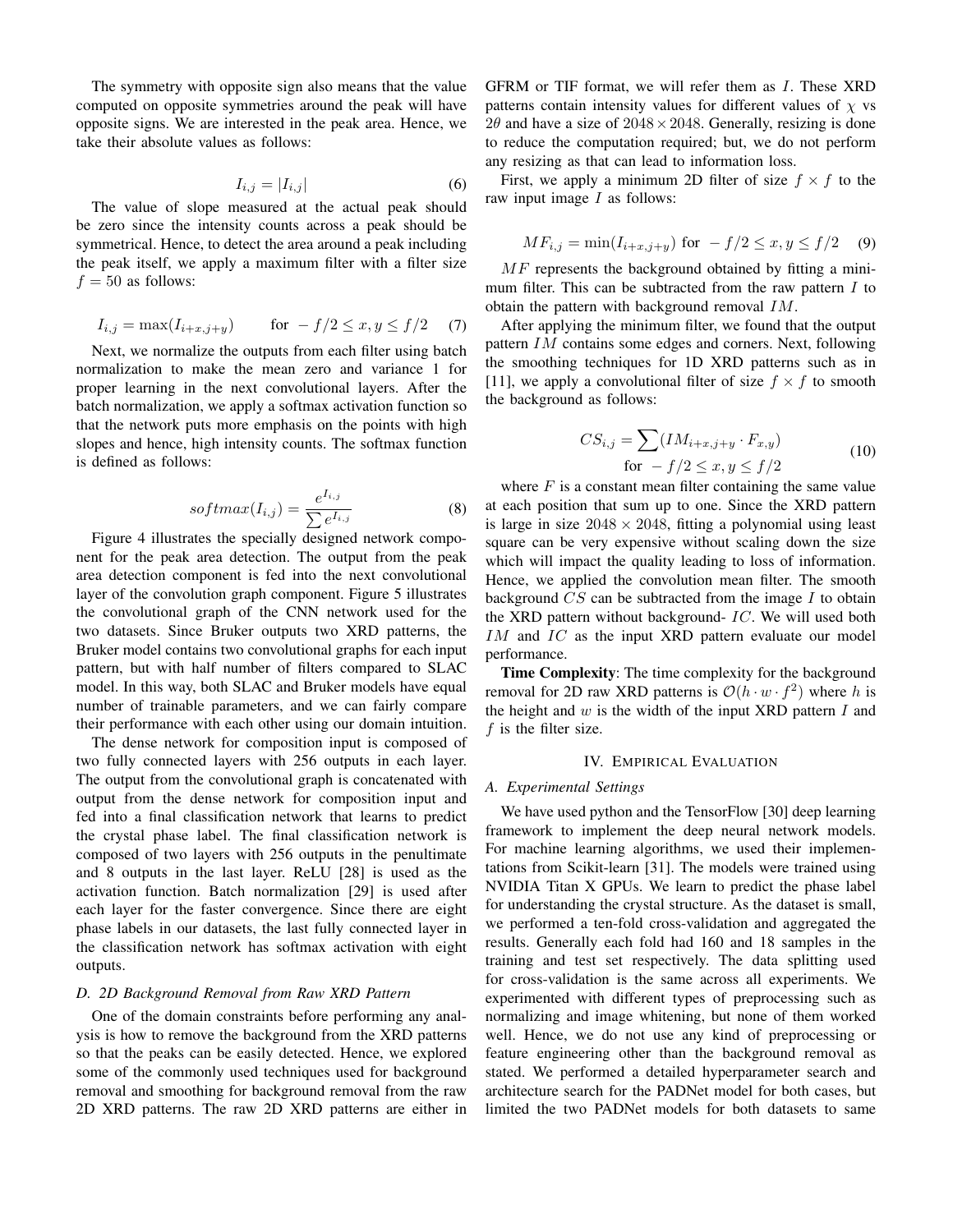

(a) SLAC

(b) Bruker

Fig. 6: Background and Processed XRD images: I is the original XRD pattern. The first row of subfigures represent the background and the second row of subfigures shows the XRD patterns after background removal using the two techniques. We used a filter size of 200 for both the minimum filter and the convolutional mean filter for both cases. For SLAC, the raw XRD pattern is similar to the background images using the two techniques; this illustrates that SLAC image contains high background noise. For Bruker, the pattern after background removal look similar to the raw pattern since the background is very small. This concurs with the domain expertise, thereby suggesting that the proposed background detection module is working as expected.

architectures for a fair comparison between the two sources since both datasets are for the same composition space. Since the dataset is limited, we used early stopping with patience of 30 and also used L2 regularization with regularization coefficient of 0.0001 to avoid overfitting. For training our models, we used a learning rate of 0.001 and Adam as the optimizer. Since we are dealing with a multi-class classification problem, we used the softmax cross entropy as the loss function and the evaluation metric is prediction accuracy which represents the total number of samples correctly classified by the model across all class in the dataset. The evaluation is carried out by training and testing the models on the raw XRD pattern  $I$  and the XRD patterns after removing background using the two methods- MF and CS.

## *B. Background Removal from 2D Raw XRD Patterns*

Figure 6 presents the results from background removal using the two techniques. In the case of SLAC, the background is very high and varies within a sample. The background removal using minimum filter method demonstrates that the background obtained using this technique contain some edges and patches. The mean convolution filter removes them by smoothening using the mean of a window of size  $f \times f$  where we used  $f = 200$ . There exist a trade-off between the size of filter and loss of peaks. If the filter size is small, it leads to loss of peaks. If the filter size is large, the background signal is still present in the output. Also, large value for filter size makes it computationally expensive since the computations required are directly proportional to the square of filter size f. The convolutional operation to compute CS background with  $f = 200$  took around 7 minutes for each image on a single core of a 2.3 GHz CPU. We implemented the convolution mean filter operation using TensorFlow [30] to run on Tesla Titan X GPU, this reduced the operation time by  $7 \times$ . We experimented with several values of  $f, f = 200$  worked best for our experimentation here.

# *C. Performance using PADNet*

Figure 7 illustrates the efficiency of using the peak area detection network for learning phase regions from raw 2D XRD patterns. For a thorough evaluation, we trained different models on the original raw 2D XRD images with and without background removal using the two methods  $MF$  and  $CS$ ; hence, there are three types of training datasets -  $I, I - MF$ and  $I - CS$ . To evaluate the efficiency of PADNet trained on different input types, we also evalaute them using the three types of inputs for each model -  $I, I - MF$  and  $I - CS$ . Next, the peak detection component in the convolutional graph of each model can be either held constant or trained using backpropagation so that the network can learn the slope filter parameters itself. Therefore, Figure 7 demonstrates the performance of all types of models using different possible combinations of type of training data, type of test data and the configuration of slope filters.

For SLAC, we observe a cons istent performance across all input types used during evaluation for both types of configuration of slope filters and for all types of training data. The predictions made for input raw XRD pattern is completely independent of background removal which illustrates that the model can be directly used to predict the phase region labels from the raw input XRD pattern measured from experiment. The performance of the model slightly improves if the background is removed from the data.

We observe similar performance for Bruker; the performance is almost consistent for all types of test XRD patterns when the peak area detection component is held constant. If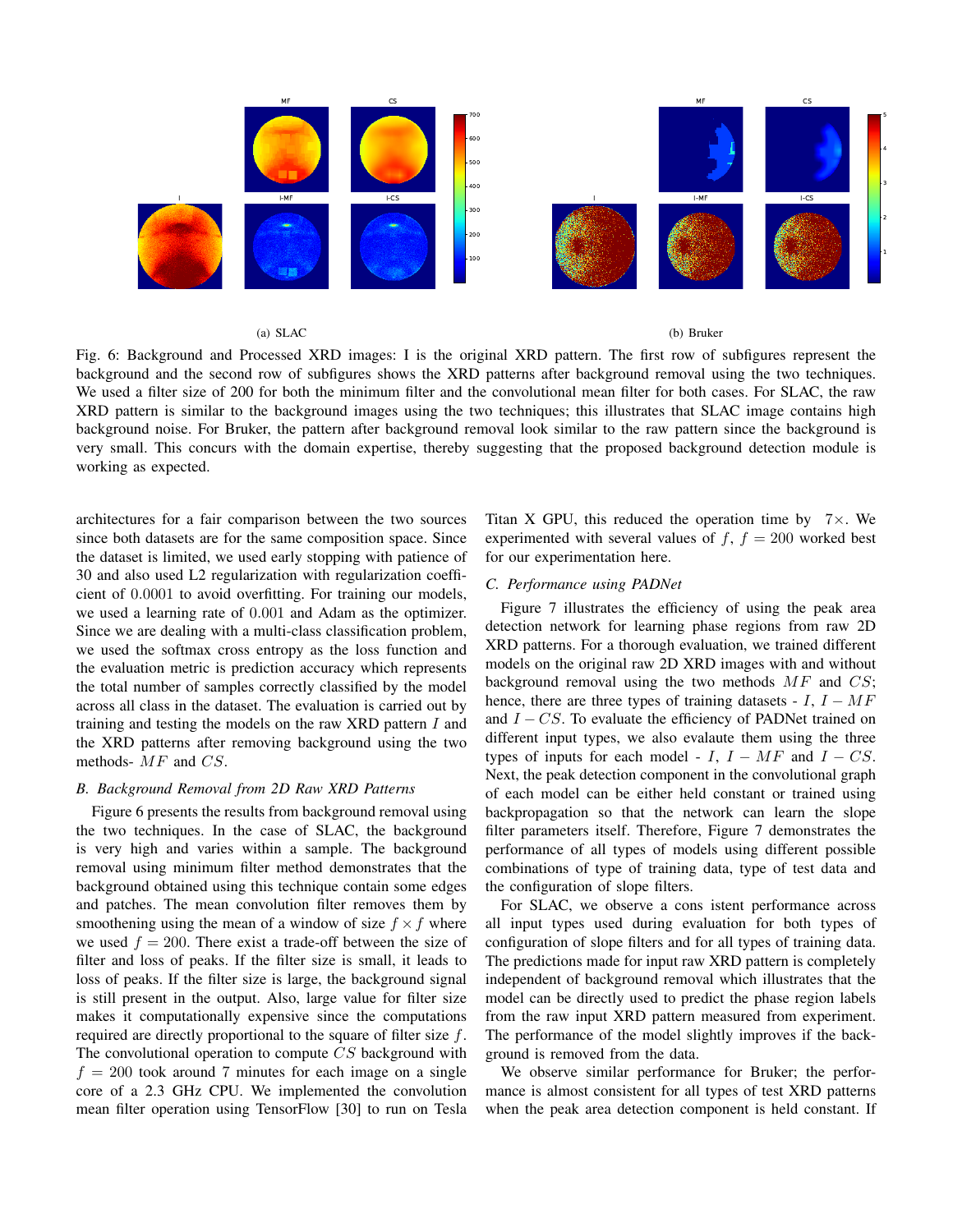

Fig. 7: Performance with peak area detection network using a ten-fold cross validation.The uniform performance across all test input pattern types exhibits the efficacy of PADNet for phase region classification directly from raw 2D XRD pattern.

the peak area detection component is allowed to be trained, the performance is slightly lower for raw XRD patterns if the model is trained using XRD patterns with background removed.

The results illustrates that PADNet can be used for directly making prediction of phase region labels from the raw XRD patterns without any need for background removal. The performance is specially interesting in the case of highly irregular background present in the case of SLAC (Figure 1) where the performance is completely independent of the background removal process.

# *D. Comparison with Current Approach*

We compared the performance of PADNet against the current approach of phase region classification using 1D XRD patterns. For dataset from Bruker, since there are two XRD patterns for different range of  $2\theta$ , we combined them together. Next, we subtracted the background from the 1D XRD patterns for both datasets using the envelope function in MATLAB as shown in Figure 1. Finally, we applied traditional machine learning approaches to both datasets.

We followed the recent approach of training an AdaBoost classifier from Bunn et al. [16]. We performed an elaborate grid search for hyperparameter tuning of AdaBoost. For AdaBoost classifier, we used Decision Tree Classifiers with varying depth from 2 to 10 as the estimator. For learning rate, we used the values in [1, 0.1, 0.001] and for number of estimators, we used [5, 10]. For SLAC, we obtained  $34.78 \pm 14.04\%$ accuracy and for Bruker we obtained  $83.80 \pm 14.50$  accuracy using a 10-fold cross validation. While using composition, we achieved an accuracy of  $70.80 \pm 15.80\%$  on XRD patterns from SLAC and an accuracy of  $84.03 \pm 22.33$  on XRD patterns from Bruker.

We also analyzed the performance of other types of classifiers such as Logistic Regression, Naive Bayes, DecisionTree Classifier and SGD Classifier on the two datasets with and without composition information. We performed extensive grid search for hyperparameter tuning for all of them. In general, the use of composition results into slight improvement of performance. All these models had slightly worse performance compared to AdaBoost on the two datasets, performing significantly poorly on dataset from SLAC compared to the dataset from Bruker. One reason behind this might be that, for SLAC, the 1D XRD input contains only 931 intensity values compared to XRD patterns from Bruker having 2501 intensity values. The more information present in the input, the better the models perform on the dataset. Another conjecture is that these models perform bad on SLAC because of high noise present in the raw XRD pattern which can lead to loss of information while converting them to 1D.

Our PADNet performs significantly better than the current approach of indexing using 1D XRD patterns on SLAC and slightly better than AdaBoost and other classifier on 1D XRD patterns from Bruker. PADNet also exhibits lower deviation in the performance which shows that it can make more robust predictions. The current approach analysis of 1D XRD patterns is a computationally intensive process which involves multiple steps- converting to 1D by integrating along  $2\theta$  axis,